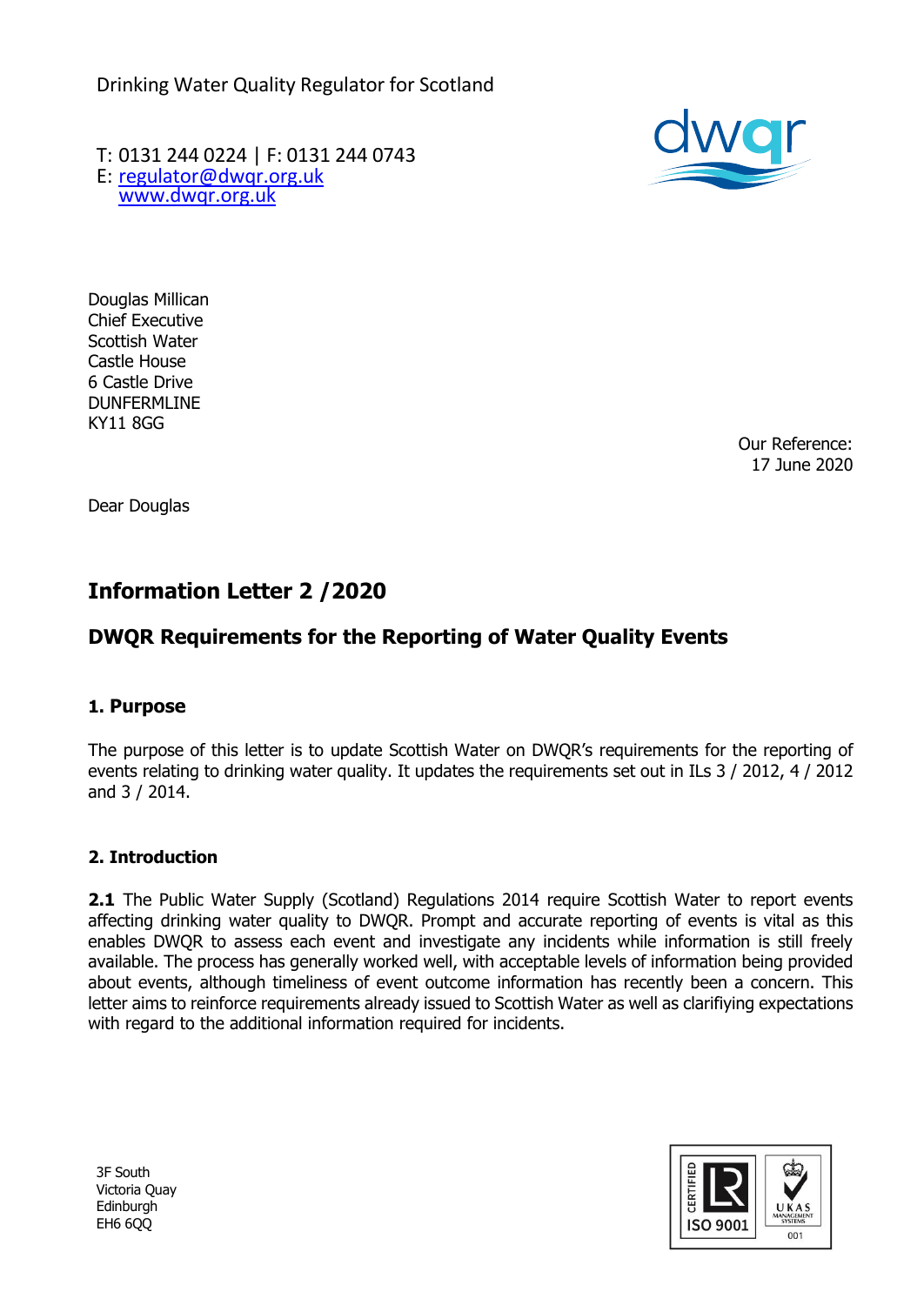#### **3.1 Outcome Notifications**

Most current issues concern outcome notifications. It is expected that all water quality events will be fully investigated and, in most cases, concluded with an outcome notification provided within 30 days of the start of the event. This timescale should only be exceeded in exceptional circumstances.

Outcomes should be provided when the root cause of the event is understood. It is not acceptable to keep events open beyond the 30 day limit to track the progress of ongoing works (e.g. flushing activities). This tracking is an internal Scottish Water activity and should be monitored outwith the event notification process.

#### **3.2 Outcome Notifications**

Outcome notifications must:

- Clearly carry the text "OUTCOME" in block capitals at the start of the final notification;
- Carry full details of the operational and sampling responses and the subsequent investigation undertaken;
- Clearly specify the impact on the quality of water supplied to consumers;
- Where the event involves a failure of disinfection, clearly reference the Ct achieved during the incident and any significant findings from Scottish Water's site-specific disinfection strategies as required by DWQR;
- For lead failures, the outcome should provide information on the status of orthophosphate dosing in the supply and a summary of Scottish Water's investigation into communication and supply pipe materials (this is expected to have been completed within the 30 days);
- Public building failures should be clearly marked as such and contain a report of the investigation that was carried out under Regulation 19(3) of the Regulations, with adequate detail to provide a clear understanding to Local Authority Public Health Teams of the cause and extent of the failure conditions within the premises.

#### **3.3 Update Notifications**

Update notifications are used to provide further information on a developing situation, where there is insufficient information to close the event and provide an outcome. Closure of events via outcome notices within 30 days should minimise the need for update notifications.

Update notifications should be used where material information comes to light in a significant water quality event that was not available at the time of the initial notification. In significant, ongoing, events it may be necessary to provide a number of updates. This will especially be the case where large populations are affected or there is significant media interest.

Update notifications may be used where an outcome is not possible within 30 days, in order to provide information on the reason for the delay and the expected date for the outcome. This scenario is expected to be the exception rather than the rule. An update must be provided, as a minimum, every 30 days until the outcome notification is available.

#### **3.4 Supporting Information**

Where required, additional information to clarify or expand on the issues behind an event should be provided under cover of an email to the DWQR mailbox: Drinking Water@gov.scot. The title of the email should clearly contain the name and number of the event to which it relates. Such information e.g. files of consumer contacts, sample results, investigation reports, photographs, trends from process monitoring, etc. are invaluable in gaining a better understanding of a problem and Scottish Water's response to it.

3F South Victoria Quay Edinburgh EH6 6QQ